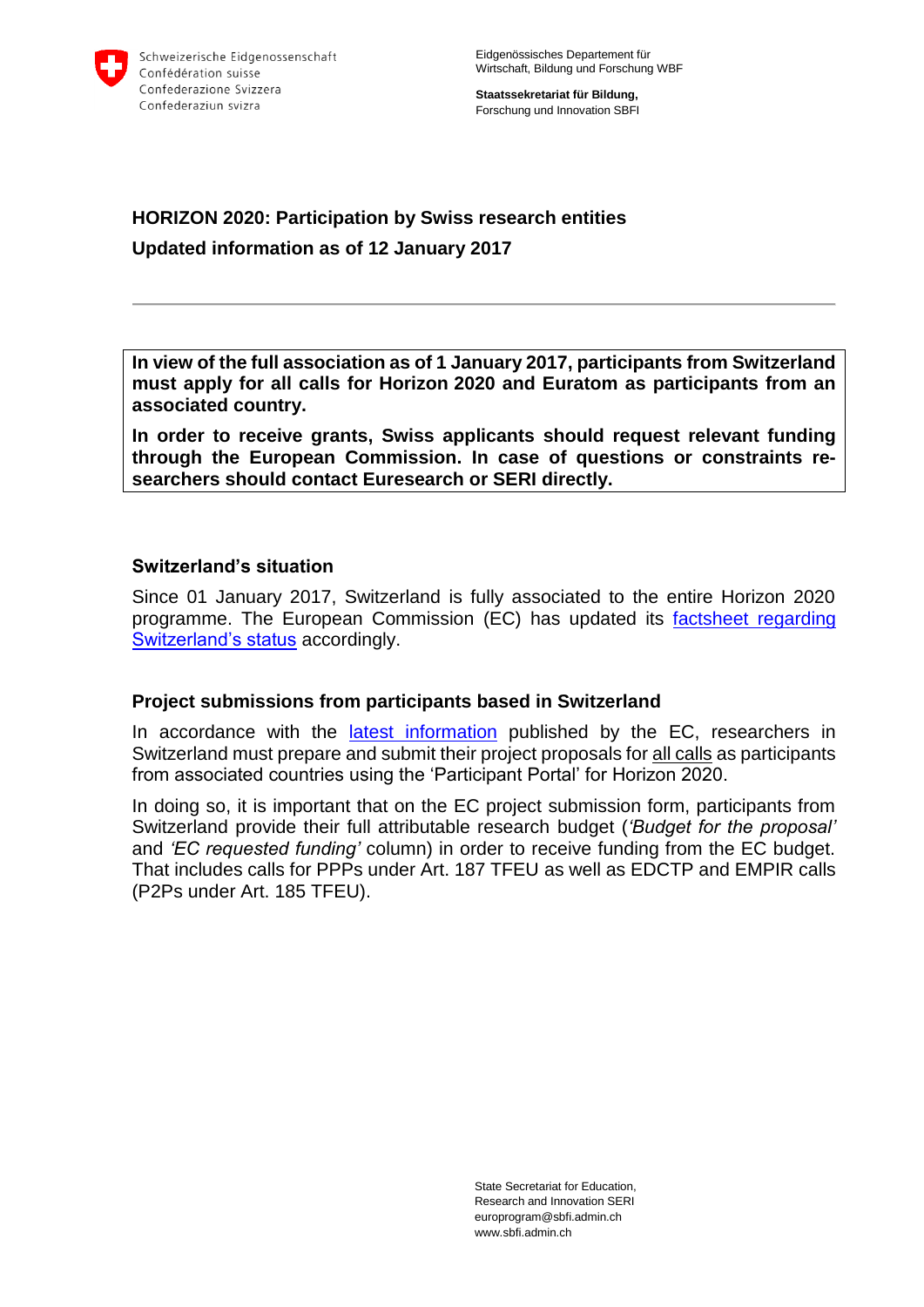### **Funding of participants based in Switzerland**

The table below indicates the funding source as well as the associated conditions.

| Signature date of the<br><b>Grant Agreement</b> | <b>Submission mode</b> | <b>Call deadline</b>             | <b>Funding source</b> |
|-------------------------------------------------|------------------------|----------------------------------|-----------------------|
| Until 31.12.2016                                | Associated country     | Not relevant                     | EU                    |
|                                                 | Third country          | Not relevant                     | <b>SBFI</b>           |
| From 01.01.2017 on                              | Associated country     | Not relevant                     | EU                    |
|                                                 | Third country          | Until 30.09.2016 <sup>1)</sup>   | <b>SBFI</b>           |
|                                                 | Third country          | From 01.10.2016 on <sup>1)</sup> | <b>Contact SBFI</b>   |
|                                                 | Third country          | From 01.01.2017 on               | No funding $2$ )      |

<sup>1)</sup> The date refers to the specifications stated in the SERI Factsheet in August 2016.

<sup>2)</sup> Two-stage project submissions: Swiss participants, who submitted the budget as third country at the first stage and who will submit their project after the 31.12.2016 for the second stage are asked to contact SERI

Ongoing projects funded under Horizon 2020 are not affected by changes in Switzerland's association status. Their funding is guaranteed by the same funding source for the entire duration of the project.

#### **Contact**

Questions concerning the submission of research proposals: Euresearch, Tel. +41 31 380 60 00 (9-12 and 14-17), info@euresearch.ch

Questions concerning federal government measures: State Secretariat for Education, Research and Innovation SERI, EU Framework Programmes, Tel. +41 58 463 50 50, europrogram@sbfi.admin.ch

Media enquiries:

State Secretariat for Education, Research and Innovation SERI, Communications, Tel. +41 58 462 45 60, medien@sbfi.admin.ch